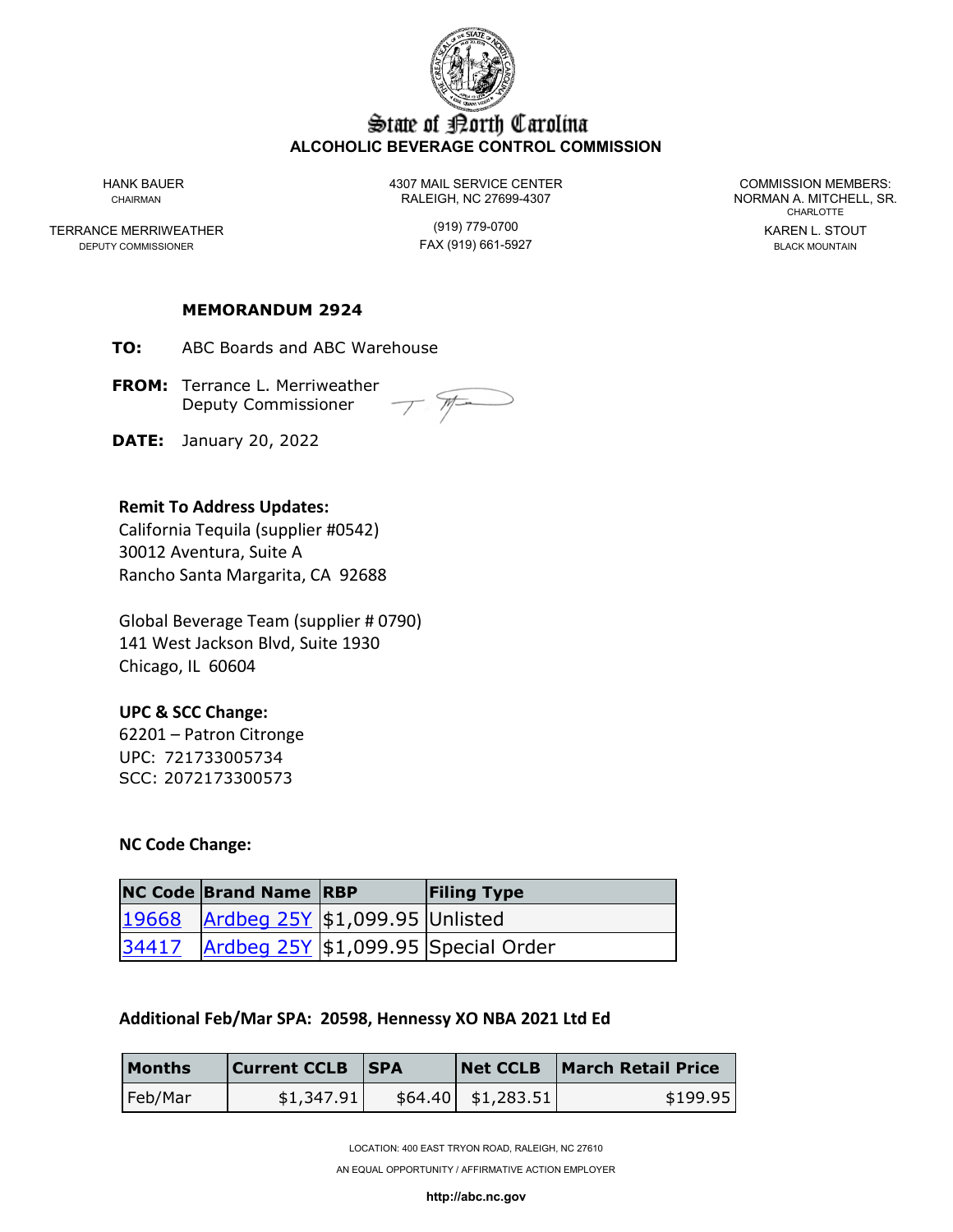# **Supplier Changes:**

The following product has been moved from Winebow (supplier #0120) to Total Beverage Solution (supplier #0154) **effective immediately.**

| <b>NC Code</b> | <b>Supplier</b>                | <b>Brand Name RBP</b> | <b>Filing Type</b> |
|----------------|--------------------------------|-----------------------|--------------------|
| 40152          | <b>Total Beverage Solution</b> | Kinahans 10Y \$69.55  | Special Order      |

The following products have moved from US Distilled Products (supplier #89) to Associated Brewing (supplier #779) **effective 2/1/2022**:

| <b>NC Code</b> | <b>Brand Name</b>                      | <b>RBP</b> | <b>Size</b>  | <b>Filing Type Broker</b> |                                      |
|----------------|----------------------------------------|------------|--------------|---------------------------|--------------------------------------|
|                |                                        |            |              |                           |                                      |
| 19377          | The Whistler Double Oaked VAP          | \$29.95    | .75L         | Listed                    | Johnson Brothers - Mutual Dist of NC |
| 40081          | The Whistler Double Oaked              | \$29.95    | .75L         | Listed                    | Johnson Brothers - Mutual Dist of NC |
| 62443          | The Whistler Irish Cream               | \$29.95    | .75L         | Listed                    | Johnson Brothers - Mutual Dist of NC |
| 62444          | The Whistler Irish Honey               | \$29.95    | .75L         | Listed                    | Johnson Brothers - Mutual Dist of NC |
| 39024          | <b>Windsor Canadian Supreme</b>        | \$17.95    | 1.75L Listed |                           | Johnson Brothers - Mutual Dist of NC |
| 39025          | <b>Windsor Canadian Supreme</b>        | \$8.95     | .75L         | Listed                    | Johnson Brothers - Mutual Dist of NC |
| 62300          | <b>Il Tramonto Limoncello</b>          | \$19.95    | .75L         | Listed                    | Johnson Brothers - Mutual Dist of NC |
| 62301          | Il Tramonto Amaretto                   | \$21.95    | .75L         | Listed                    | Johnson Brothers - Mutual Dist of NC |
| 00663          | Davidoff XO Cognac w/Box               | \$189.95   | .75L         | lListed                   | Johnson Brothers - Mutual Dist of NC |
| 51089          | <b>Davidoff Cognac VSOP</b>            | \$54.95    | .75L         | Listed                    | Johnson Brothers - Mutual Dist of NC |
| 19664          | <b>Kinky Red Liqueur</b>               | \$0.95     | 50ML         | Listed                    | Johnson Brothers - Mutual Dist of NC |
| 21328          | <b>Kinky Fruit Punch Liqueur</b>       | \$0.95     | 50ML         | Listed                    | Johnson Brothers - Mutual Dist of NC |
| 21580          | Kinky Liqueur - 10Pk                   | \$0.95     | 50ML         | Listed                    | Johnson Brothers - Mutual Dist of NC |
| 21581          | Kinky Blue Liqueur-10Pk                | \$0.95     | <b>50ML</b>  | lListed                   | Johnson Brothers - Mutual Dist of NC |
| 21584          | <b>Kinky Green</b>                     | \$0.95     | <b>50ML</b>  | Listed                    | Johnson Brothers - Mutual Dist of NC |
| 21593          | Kinky Aloha Ligueur                    | \$0.95     | <b>50ML</b>  | Listed                    | Johnson Brothers - Mutual Dist of NC |
| 56855          | <b>Kinky Green</b>                     | \$19.95    | .75L         | Listed                    | Johnson Brothers - Mutual Dist of NC |
| 56858          | <b>Kinky Red</b>                       | \$19.95    | .75L         | Listed                    | Johnson Brothers - Mutual Dist of NC |
| 56861          | <b>Kinky Ruby Liqueur</b>              | \$19.95    | .75L         | Listed                    | Johnson Brothers - Mutual Dist of NC |
| 56865          | <b>Kinky Aloha Liqueur</b>             | \$19.95    | .75L         | Listed                    | Johnson Brothers - Mutual Dist of NC |
| 56867          | Kinky Blue Ligueur                     | \$19.95    | .75L         | Listed                    | Johnson Brothers - Mutual Dist of NC |
| 56868          | Kinky Blue Liqueur                     | \$10.95    | .375L Listed |                           | Johnson Brothers - Mutual Dist of NC |
| 56873          | <b>Kinky Fruit Punch</b>               | \$19.95    | .75L         | Listed                    | Johnson Brothers - Mutual Dist of NC |
| 56875          | <b>Kinky Liqueur</b>                   | \$19.95    | .75L         | Listed                    | Johnson Brothers - Mutual Dist of NC |
| 56876          | Kinky Pink Ligueur                     | \$10.95    | .375L        | Listed                    | Johnson Brothers - Mutual Dist of NC |
| 19836          | Merrys White Chocolate Cream<br>w/ GLS | \$14.95    | .75L         | Listed                    | Johnson Brothers - Mutual Dist of NC |
| 20394          | Merrys Irish Cream w/ GLS              | \$14.95    | .75L         | Listed                    | Johnson Brothers - Mutual Dist of NC |
| 62385          | <b>Merrys White Chocolate</b>          | \$14.95    | .75L         | Listed                    | Johnson Brothers - Mutual Dist of NC |
| 51090          | <b>Davidoff Special V Cognac</b>       | \$39.95    | .75L         | Special<br>Order          | Johnson Brothers - Mutual Dist of NC |
| 62255          | Isidoros Arvantis Plomari Ouzo         | \$19.95    | .75L         | Listed                    | Johnson Brothers - Mutual Dist of NC |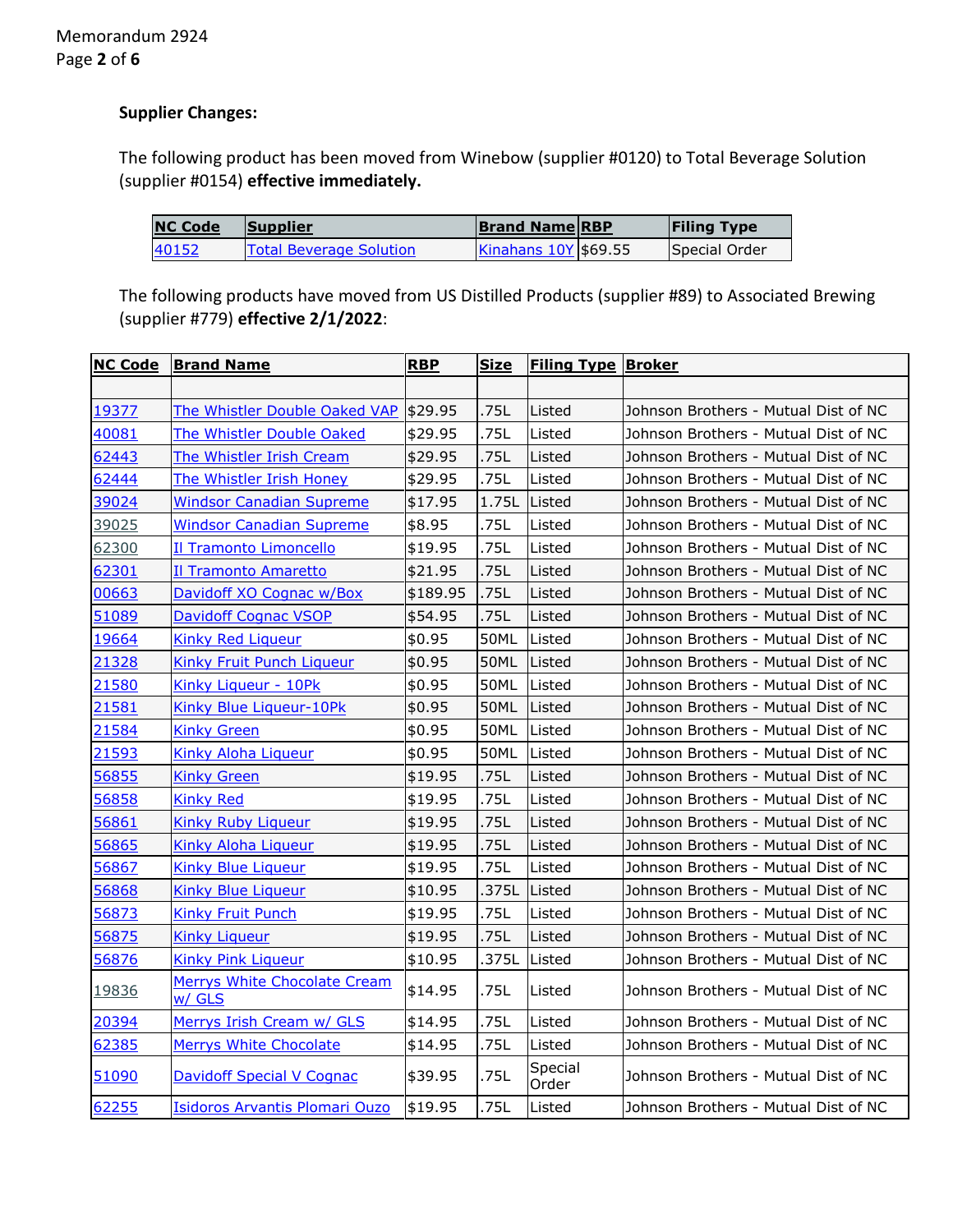The following products have moved Davos Brands (supplier #0248) to Diageo NA (supplier #0039) **effective 2/1/2022:**

| <b>NC Code</b> | <b>Brand Name</b>                  | <b>RBP</b> | <b>Size</b> | <b>Broker</b>       |
|----------------|------------------------------------|------------|-------------|---------------------|
| 19610          | <b>Aviation American Gin</b>       | \$49.95    | 1.75L       | <b>ISGWS - ACES</b> |
| 20925          | <b>Aviation Gin w/ Collins GLS</b> | \$29.95    | .75L        | <b>ISGWS - ACES</b> |
| 40444          | <b>Aviation High Proof Gin</b>     | \$30.35    | .75L        | ISGWS - ACES        |
| 40446          | <b>Aviation American Gin</b>       | \$29.95    | .75L        | <b>ISGWS - ACES</b> |
| 19565          | Sombra Repose                      | \$49.95    | .75L        | ISGWS - ACES        |
| 19876          | Sombra w/ Stainless Steel Cup      | \$36.30    | .75L        | <b>ISGWS - ACES</b> |
| 64088          | Sombra Agave de Oaxaca Mezcal      | \$38.95    | .75L        | ISGWS - ACES        |

### **Broker Changes:**

The broker for the following Foley Family Wines (#273) products is now SGWS – Performance **effective immediately**:

|       | <b>NC Code Brand Name</b>        | <b>RBP</b> | <b>Broker</b>              |
|-------|----------------------------------|------------|----------------------------|
| 22998 | <b>Charles Goodnight Bourbon</b> |            | \$48.55 SGWS - Performance |
| 32309 | <b>Collier &amp; McKeel</b>      |            | \$58.60 SGWS - Performance |
| 70051 | Mayfair Vodka                    |            | \$23.95 SGWS - Performance |

The broker for the following Penelope Bourbon (#0888) products is now RNDC – Cardinal **effective immediately.** 

|       | <b>NC Code Brand Name</b>                                                | <b>RBP</b> | <b>Broker</b>                            |
|-------|--------------------------------------------------------------------------|------------|------------------------------------------|
| 23170 | Penelope Bourbon Toasted Series \$69.95 Republic National - Cardinal Div |            |                                          |
| 24732 | <b>Penelope Bourbon</b>                                                  |            | \$36.35 Republic National - Cardinal Div |
| 24733 | Penelope Rosé Cask Finish                                                |            | \$59.95 Republic National - Cardinal Div |
| 24734 | Penelope Barrel Strength                                                 |            | \$60.35 Republic National - Cardinal Div |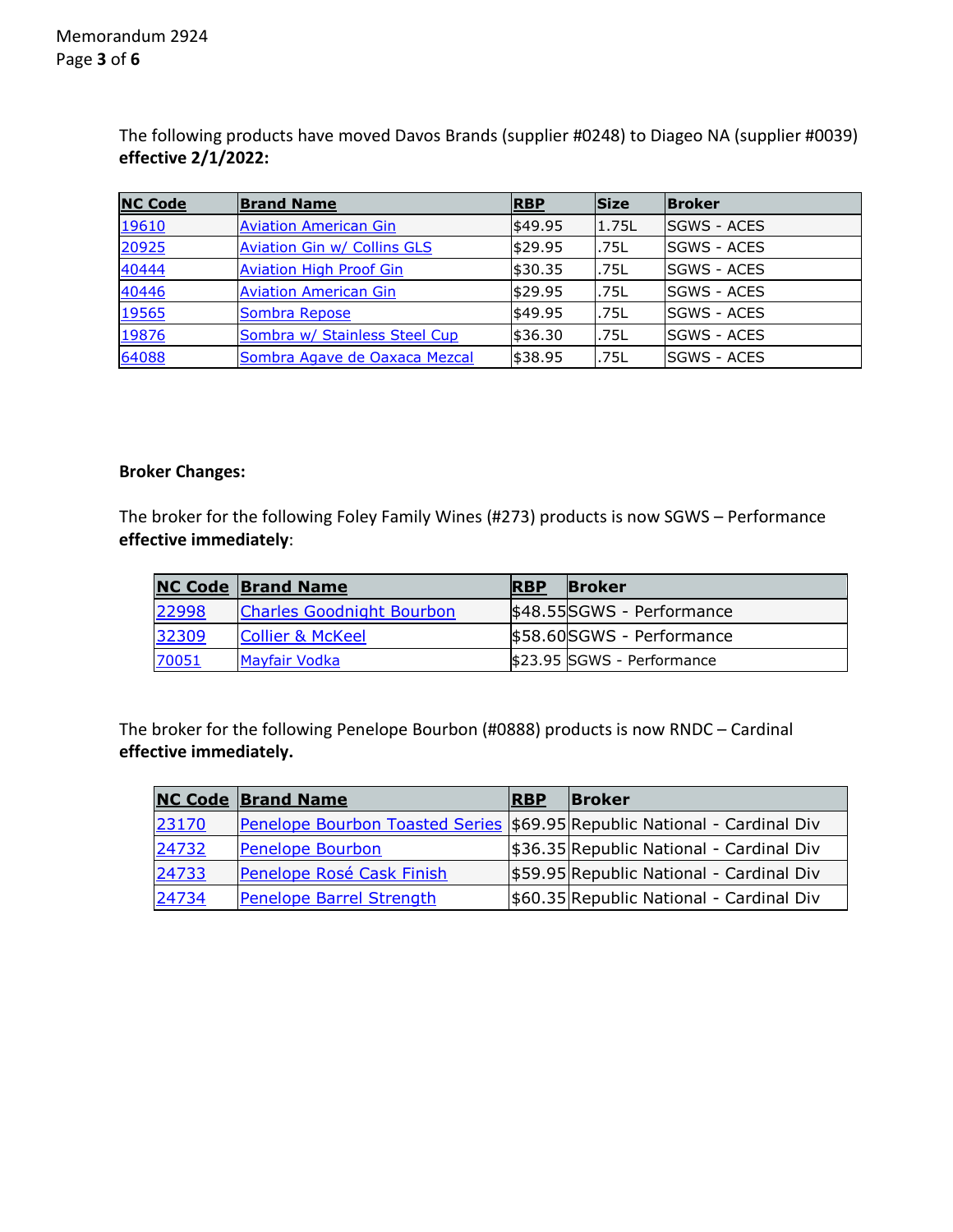The broker for the following MHW/ Dancing Goat Distillery (#9219) products is now Dorado Rock **effective immediately**.

|              | <b>NC Code Brand Name</b>         | <b>RBP</b> | <b>Broker</b>           |
|--------------|-----------------------------------|------------|-------------------------|
| 19968        | <b>Limousin Rye Whiskey</b>       | \$40.35    | Dorado Rock (brokerage) |
| 29449        | <b>Death's Door White Whiskey</b> | \$32.35    | Dorado Rock (brokerage) |
| 40700        | Death's Door Gin                  | \$30.35    | Dorado Rock (brokerage) |
| 43366        | Death's Door Vodka                | \$30.35    | Dorado Rock (brokerage) |
| 61212        | <b>Travis Hasse's Apple Pie</b>   | \$16.35    | Dorado Rock (brokerage) |
| 61214        | <b>Travis Hasse's Cherry Pie</b>  | \$16.35    | Dorado Rock (brokerage) |
| 61216        | <b>Travis Hasse Cow Pie</b>       | \$16.35    | Dorado Rock (brokerage) |
| 61558        | <b>Wondermint Schnapps</b>        | \$20.35    | Dorado Rock (brokerage) |
| <b>XXXXX</b> | <b>Travis Hasse's Apple Pie</b>   | \$1.00     | Dorado Rock (brokerage) |

The broker for the following Koloa Rum Company (#0433) products is now Johnson Brothers Mutual **effective immediately**.

|              | <b>NC Code Brand Name</b>            | <b>RBP</b> | <b>Broker</b>                        |
|--------------|--------------------------------------|------------|--------------------------------------|
| <u>47611</u> | Koloa Kaua'i Spice Rum               | \$40.15    | Johnson Brothers - Mutual Dist of NC |
| 47612        | Koloa Kaua'i Coconut Rum             | \$40.15    | Johnson Brothers - Mutual Dist of NC |
| <u>47613</u> | lKoloa Kaua'i Coffee Rum             | \$40.15    | Johnson Brothers - Mutual Dist of NC |
| 47614        | Koloa Kuau'i White Rum               | \$40.15    | Johnson Brothers - Mutual Dist of NC |
| 47615        | Koloa Kaua'i Gold Rum                | \$40.15    | Johnson Brothers - Mutual Dist of NC |
| 47616        | Koloa Kaua'i Dark Rum                | \$40.15    | Johnson Brothers - Mutual Dist of NC |
| 47617        | Koloa Kaua'i Cacao Rum               | \$40.15    | Johnson Brothers - Mutual Dist of NC |
| 47618        | Koloa Kauai Reserve 12 Barrel Select | \$60.20    | Johnson Brothers - Mutual Dist of NC |
| 47619        | Kaua'i Reserve Single Barrel         | \$100.35   | Johnson Brothers - Mutual Dist of NC |
| 47620        | Koloa Kaua'i Cacao Rum               | \$40.15    | Johnson Brothers - Mutual Dist of NC |
| 51690        | Koloa Mai Tai Cocktail               | \$22.05    | Johnson Brothers - Mutual Dist of NC |
| 51691        | Koloa Rum Punch Cocktail             | \$22.05    | Johnson Brothers - Mutual Dist of NC |
| 51692        | Koloa Pineapple Passion Rum Cocktail | \$22.05    | Johnson Brothers - Mutual Dist of NC |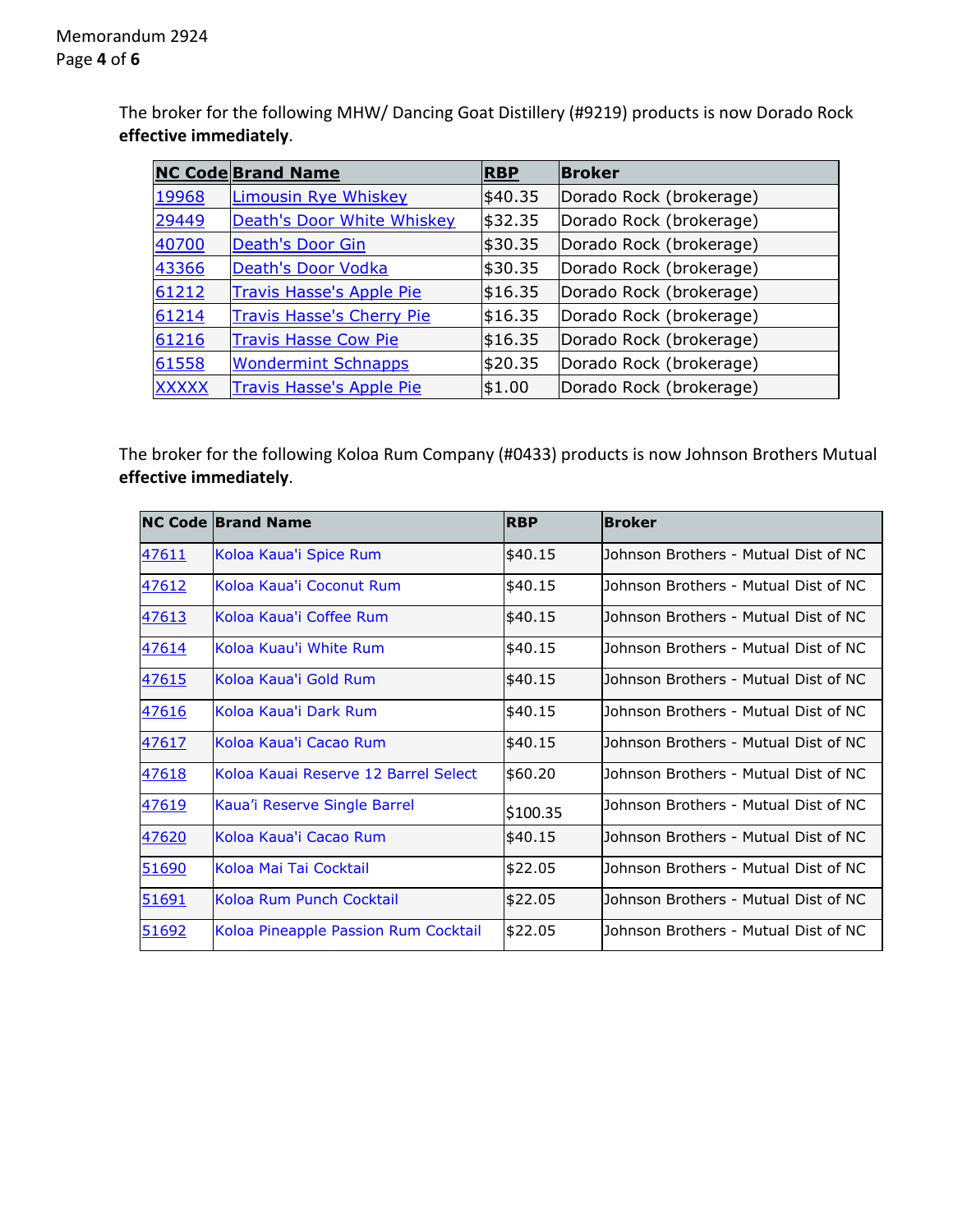The broker for the following Outer Banks Distilling (#0533) products is now RNDC – Cardinal **effective 1/1/2022**.

|       | <b>NC Code Brand Name</b>              | <b>RBP</b> | <b>Broker</b>                            |
|-------|----------------------------------------|------------|------------------------------------------|
| 19902 | Kill Devil Rum - Blackbeard's Reserve  |            | \$44.95 Republic National - Cardinal Div |
| 20726 | <b>Kill Devil Rum Winter Solspice</b>  |            | \$32.95 Republic National - Cardinal Div |
| 20815 | <b>Kill Devil Rum Shipwreck Series</b> |            | \$39.95 Republic National - Cardinal Div |
| 66600 | <b>Kill Devil Rum</b>                  |            | \$24.95 Republic National - Cardinal Div |
| 66603 | <b>Kill Devil Pecan Rum</b>            |            | \$29.95 Republic National - Cardinal Div |
| 66605 | Kill Devil Gold Rum                    |            | \$32.95 Republic National - Cardinal Div |

The broker for the following Stoli Group USA (#0453) products is now RNDC – Dogwood **effective 2/1/2022.**

| <b>NC Code</b> | <b>Brand Name</b>                  | <b>RBP</b> | <b>Broker</b>                   |
|----------------|------------------------------------|------------|---------------------------------|
| 19640          | <b>Stoli Elit</b>                  | \$21.95    | Republic National - Dogwood Div |
| 46567          | Stoli Blueberi                     | \$19.95    | Republic National - Dogwood Div |
| 46576          | Stoli Ohranj                       | \$19.95    | Republic National - Dogwood Div |
| 46578          | <b>Stoli Elit</b>                  | \$44.95    | Republic National - Dogwood Div |
| 46581          | Stolichnaya 100                    | \$25.95    | Republic National - Dogwood Div |
| 46588          | Stoli Razberi                      | \$19.95    | Republic National - Dogwood Div |
| 46592          | Stoli Vanil                        | \$19.95    | Republic National - Dogwood Div |
| 46594          | Stolichnaya 80                     | \$39.95    | Republic National - Dogwood Div |
| 46595          | Stolichnaya 80                     | \$19.95    | Republic National - Dogwood Div |
| 46599          | Stolichnaya 80                     | \$9.95     | Republic National - Dogwood Div |
| 46605          | Stoli Lime                         | \$19.95    | Republic National - Dogwood Div |
| 00018          | <b>Kentucky Owl Confiscated</b>    | \$134.95   | Republic National - Dogwood Div |
| 19352          | <b>Elit Eighteen Night Edition</b> | \$49.95    | Republic National - Dogwood Div |
| 19784          | Kentucky Owl Bourbon batch 10      | \$299.95   | Republic National - Dogwood Div |
| 23125          | The Wiseman Bourbon                | \$49.95    | Republic National - Dogwood Div |
| 20028          | <b>Kentucky Owl Straight Rye</b>   | \$199.95   | Republic National - Dogwood Div |
| 64796          | <b>Villa One Silver Tequila</b>    | \$44.95    | Republic National - Dogwood Div |
| 65725          | <b>Villa One Reposado Tequila</b>  | \$49.95    | Republic National - Dogwood Div |
| 65726          | <b>Villa One Anejo Tequila</b>     | \$59.95    | Republic National - Dogwood Div |